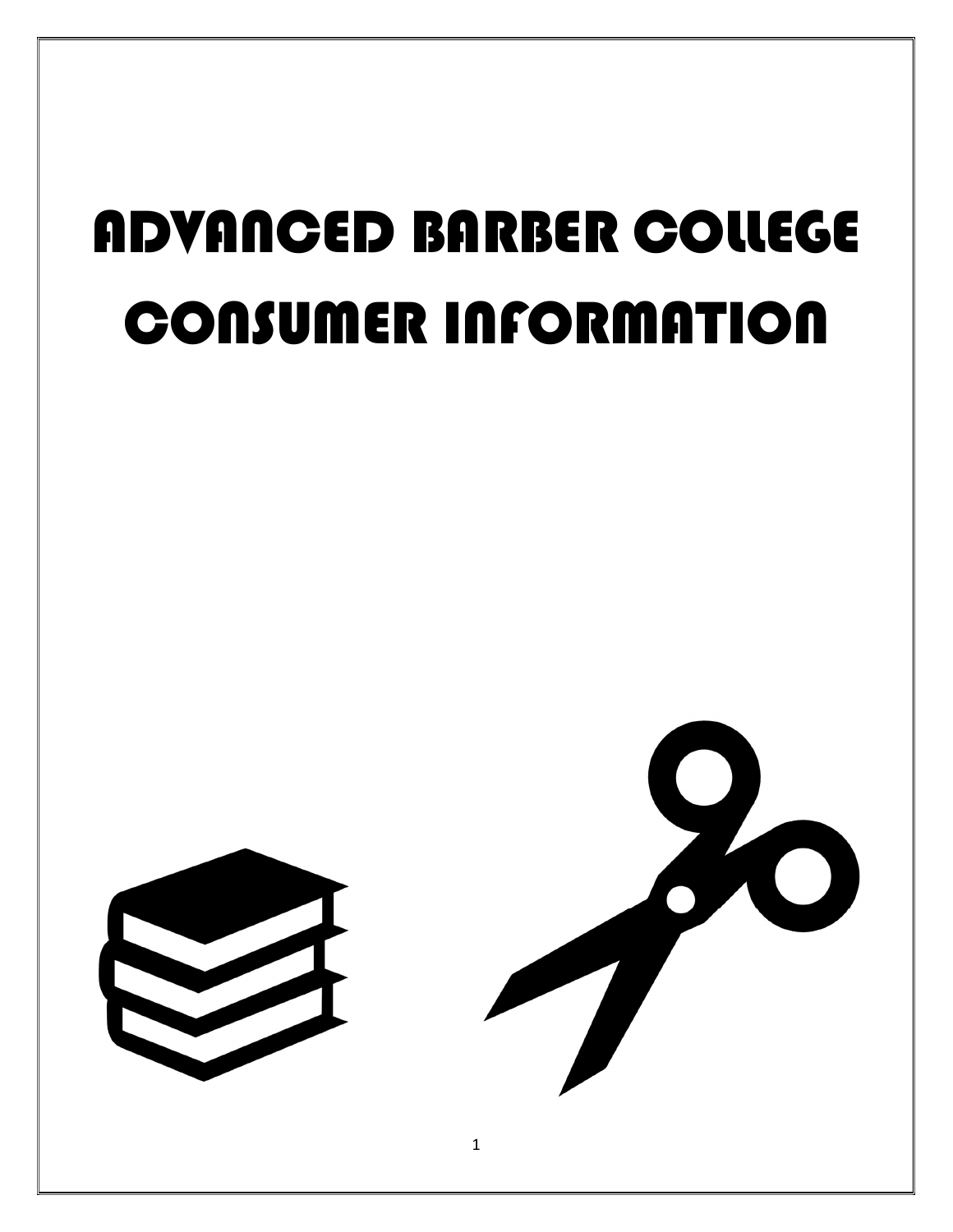# ADVANCED BARBER COLLEGE AND HAIR DESIGN, INC

# GUIDE TO CONSUMER INFORMATION

#### INTRODUCTION

Federal law requires institutions that participate in the Federal Student Aid Programs to provide certain disclosures to enrolled and prospective students as well as employees. This guide also provides access to required consumer information with specific location where additional information is available. A paper copy of this guide can be requested by contacting the Financial Aid Office on campus. Any prospective students can reach our financial aid office at 956-969-0341.

As a school participating in the Federal Financial Aid programs, Advanced Barber College and Hair Design, Inc. ascribes to the following principles and practices in our effort to facilitate and expedite the delivery of Federal Funds to our students. ABC does not offer loans for tuition.

Campus Security Disclosures will also be posted on the bulletin board and will be available on school website.

# ACCESSIBILITY FOR HANDICAPPED STUDENTS OR STUDEDENTS WITH DISABILITIES

Handicapped students are encouraged to visit ABC in order to determine if the facilities are adequate and/or if this type of training would be beneficial for them. ABC is willing to fix any outstanding issues that are not adequate or that do not meet standards. Any student with disabilities will be accommodated as needed to help these students reach their potential. Students with disabilities policy is in more detail at the end of consumer information.

#### VIEWING ACCREDITATION APPROVAL DOCUMENTS

The names of the accrediting body and Institutional licensing agency can be viewed in the main building. Other approval documents for Institutional approval or for the approval of the programs offered by ABC from associations, agencies, and governmental bodies can be viewed upon request to the main office and are posted in the Advanced Barber College & Hair Design, Inc catalog.

# **ACCREDITATION**

Advanced Barber College & Hair Design, Inc. is accredited by the Council of Occupational Education (COE). The main office is located at 7840 Roswell Road, Building 300, Suite 325, Atlanta, GA 30350.

# FAMILY EDUCATIONAL RIGHTS AND PRIVACY ACT (FERPA)

The school will adhere to the rules of the FERPA policy in that only students or parents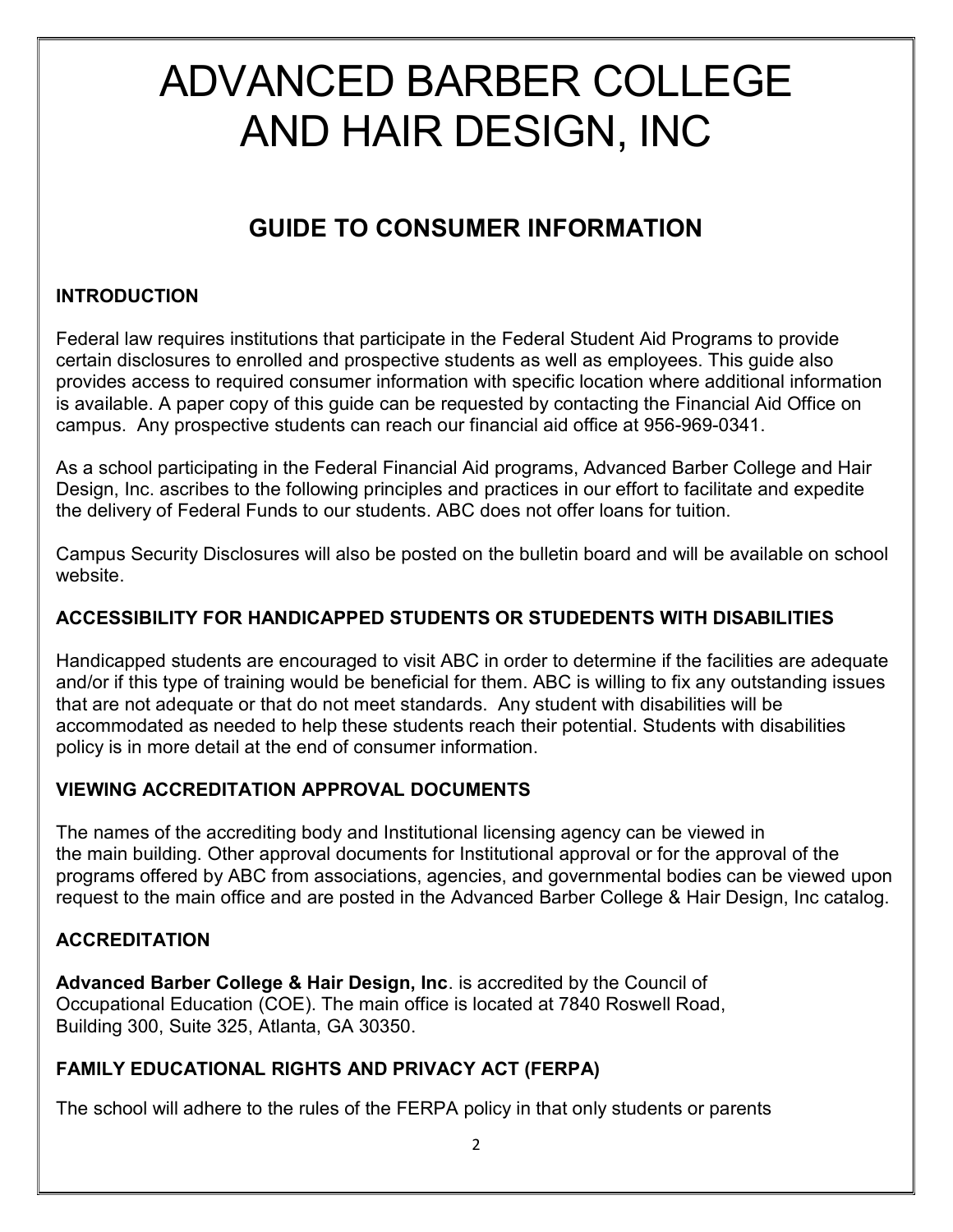of dependent students may review their school records. This information will be released only by written permission of the student or by the parent (s) of the dependent student.

#### STUDENT RIGHT-TO-KNOW

The Student Right-to-Know Act requires institutions eligible for Title IV funding to calculate completion, graduation rates of certificate or degree seeking, full-time students and disclose this information to current and prospective students. ABC displays this in our main office and will be published in the end of this report.

# PRINCIPLES AND PRACTICES OF FINANCIAL AID ADMINISTRATION

The purpose of student financial aid is to provide monetary assistance to students who can benefit from further education but who could not otherwise attend. We might be able to suggest some ways you might open the door to achieve your goals by discussing the possibility of student financial aid for use at Advanced Barber College and Hair Design, Inc. Before you decide you cannot afford specialized training, take a few minutes to consider whether you can afford NOT to further your education. Student financial aid is offered to an applicant only after ABC has determined that the resources of the family are insufficient to meet your educational expenses. The amount of financial aid offered will not exceed the amount needed to meet the difference between your total educational costs and your family's contribution, less other sources of financial aid that may be available to you. The amount and type of self-help expected from you is related to your circumstances.

ABC's Financial Aid Office is available to assist you in filing the financial aid application, and to help you through the determination of eligibility process.

# GENERAL STUDENT ELIGIBILITY REQUIREMENTS:

- You must have a valid social security number.
- You must be a U.S. citizen or eligible non-citizen.
- You must be a regular student enrolled or accepted for enrollment in an eligible program for the purpose of obtaining a degree or certificate.
- You must meet the academic qualifications for study at the postsecondary level. (High school diploma, GED)
- You must be beyond the age of compulsory school attendance.
- You have not been convicted of a drug-related offense that affects eligibility for SFA aid.
- If you are a male, you must be registered with Selective Service.
- You must not be enrolled solely in a remedial program.
- You must be maintaining satisfactory academic progress.
- You must not be in default and must not owe an overpayment on a Title IV loan or grant.
- You must not have borrowed in excess of loan limits.
- You must not be a member of a religious order.
- If enrolled in a correspondence course, that course must be part of an eligible program.
- You must have financial need (except for Unsubsidized and PLUS loans).
- Verification must have been completed, if required.
- You are not enrolled in elementary or secondary school.
- You neither are incarcerated (loans) nor incarcerated in a Federal or state penal institution (all programs).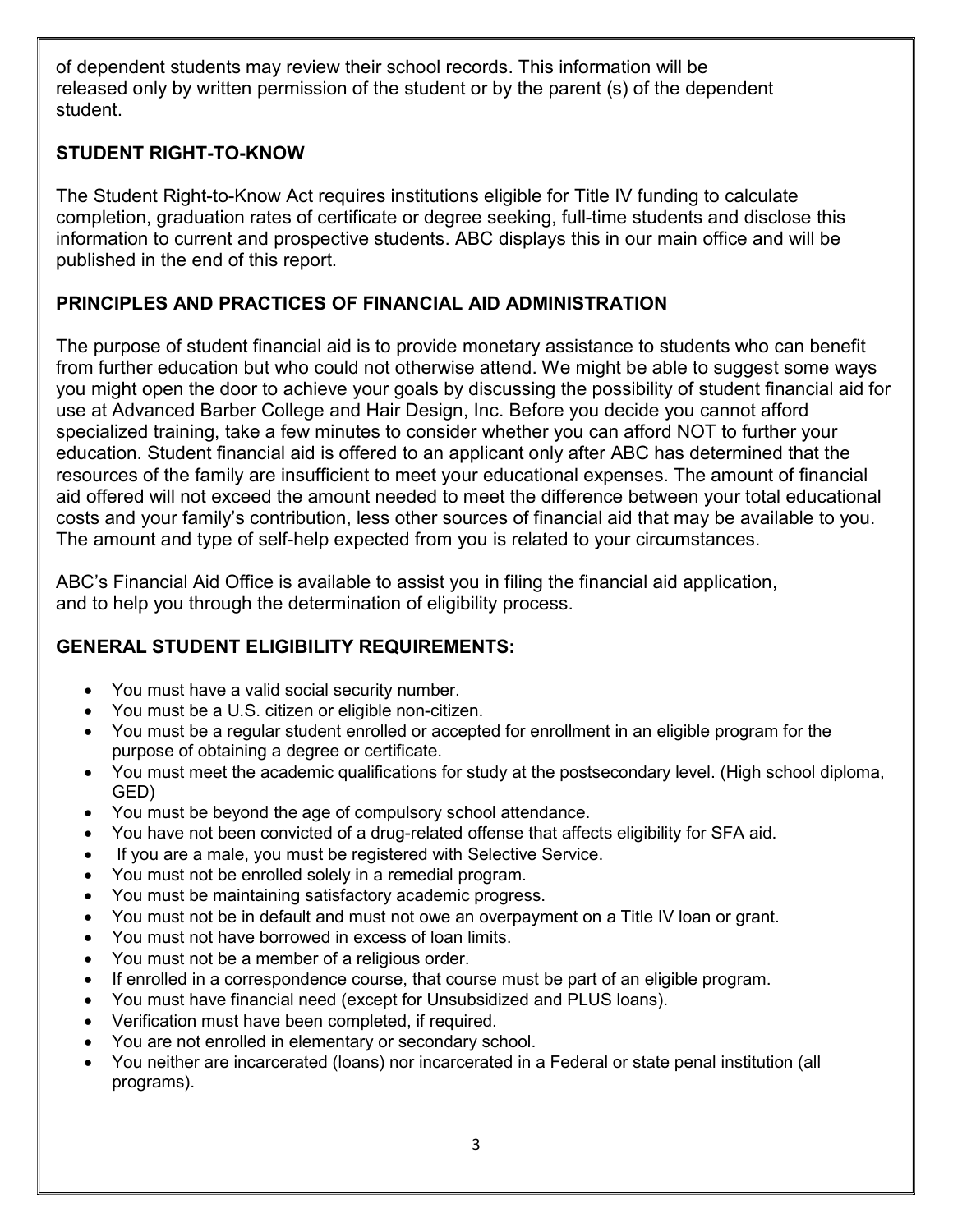# RIGHTS OF RECEIVING FINANCIAL AID

As a U.S. citizen or eligible non-citizen, applicants and students have the right to:

- Apply for aid
- Know their eligibility for aid
- Accept and decline federal aid being used for institutional charges other than tuition and fees
- Use aid to purchase books and other educationally related materials
- Know refund dates
- Petition if they have mitigating circumstances that caused them to lose eligibility

# FINANCIAL AID PROGRAMS

We have previously discussed the basic factors for determining who receives financial aid. Each individual program has regulations which further affect your eligibility and the amount you may receive in each. At ABC, based on a single application, the Free Application for Federal Student Aid (FAFSA), accompanied by the income documentation, our Financial Aid Administrator will consider you for all programs which might be appropriate.

#### Advanced Barber College and Hair Design, Inc. participates in the Federal Pell Grant Program.

#### FEDERAL PELL GRANT

Federal Pell Grants are awards to help undergraduate students pay for their education. These grants provide a "foundation" of financial aid, to which aid from other Federal and Non-Federal sources may be added. Unlike loans, grants do not have to be paid back.

The Department of Education uses a standard formula, revised and approved every year by Congress, to evaluate the information you report when you apply for a Pell Grant. The formula produces an Expected Family Contribution (EFC), Student Aid Report (SAR), and your Institutional Student Aid Report (ISIR), which contains this number and will tell you whether you are eligible for a Federal Pell Grant. The size of award you receive will depend on your EFC number, how long you will be enrolled during the academic year, and the cost of education at ABC.

Once ABC has received your Institutional Student Information Report (ISIR), our Financial Aid Office will calculate the amount for which you are eligible. Our FAA will then credit the award to your account, pay you directly, or use a combination of these methods. You will receive an award letter informing you in writing of how much your award will be, and how and when the Pell Grant payments will be credited to your account, or paid to you directly.

# APPLYING FOR AID

Students can apply for financial assistance at any time by submitting the Free Application for Federal Student Aid (FAFSA) online, or by completing a paper FAFSA. The FAFSA application and steps to apply for federal aid can be accessed at our financial aid office.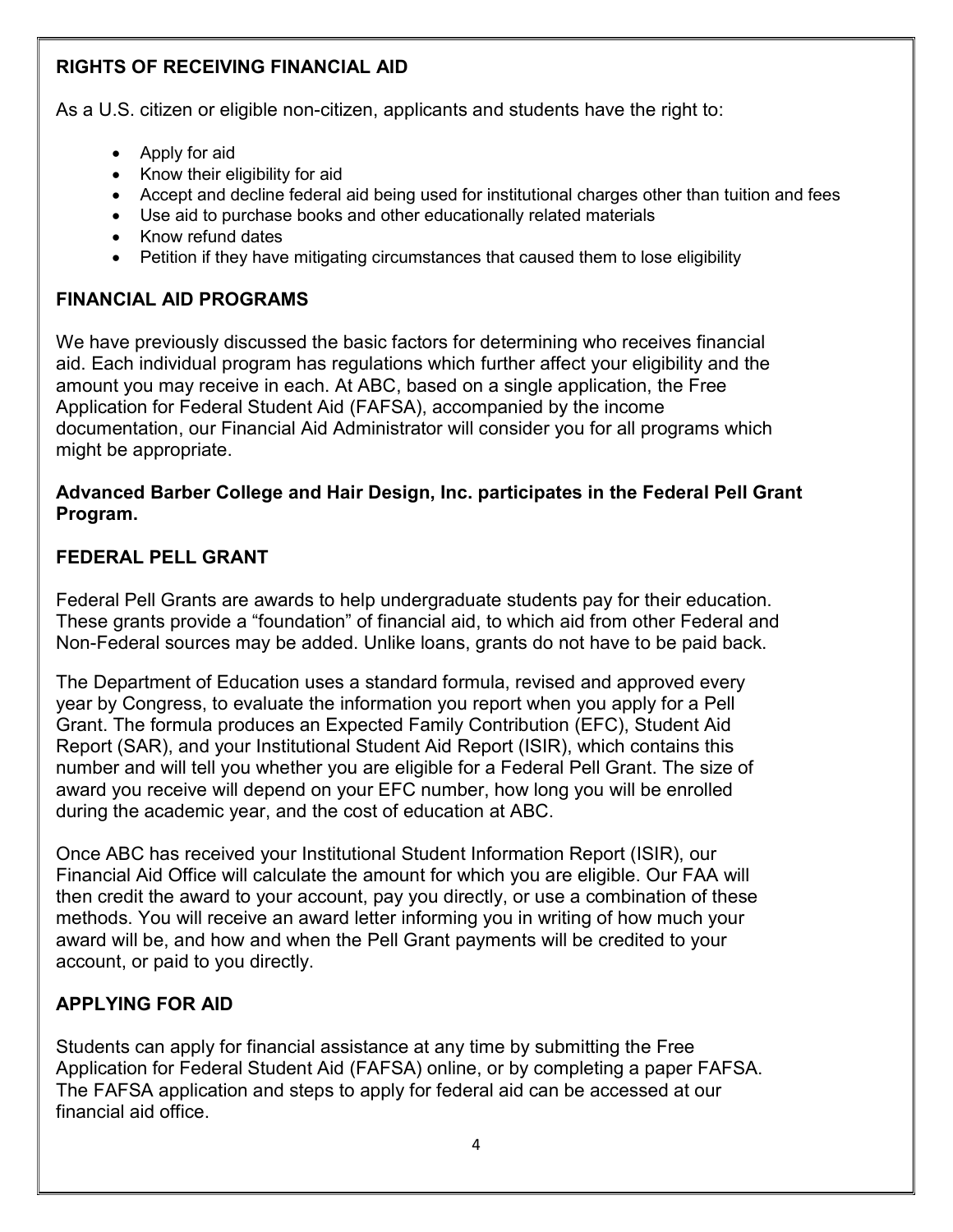Our Financial Aid Office will specify which forms you need to complete and submit to apply for Federal Aid.

If you meet all of the eligibility requirements, you should read the instructions thoroughly and complete each question on the application. Applicants must pay close attention to the questions about your dependency status and income because these are the areas where most mistakes are made.

The length of the program for which you are enrolled will determine under which award year you will apply. The award year covers the period from July 1 through June 30. If your course extends beyond June 30, your award eligibility will be calculated for the portion of the program to be completed through June 30. In order to receive the remainder of your award, you must file a Free Application for Federal Student Aid for the next award year when the applications become available.

To fill out the application, you will need certain records. The most important record is your base year (usually the prior year) tax return. You will need your tax return, your parents' tax return (if you are dependent), and your spouse's tax return (if you are married). You may also need copies of your W-2's, mortgage information, social security benefit statements and other agency benefit records.

You should apply as soon as possible. You may have to confirm or correct the information reported and return it to be reprocessed. This could cause a delay in the awarding process. You may also have to verify some of the information you reported on the application.

Since your application is processed electronically, ABC will receive an Institutional Student Information Report (ISIR) within a short time after the Central Processing Center receives your application. The information given on this report will be used to determine your eligibility for Federal Student Aid.

In addition to completing a FAFSA, you may be required to fill out additional forms during your initial interview with our Financial Aid Administrator. These forms gather personal information and are to remain in your file at ABC.

#### **DEADLINES**

All steps involved in applying for financial aid are accompanied by specific deadlines. These deadlines are set by the Department of Education, and there are no exceptions. If these deadlines are not met, it may cause you to lose your financial aid.

#### Deadline Dates:

- 1. FAFSAS and Renewal FAFSAS must be received by the processing center no later than the deadline date published in the Federal Register for the current year.
- 2. CORRECTIONS made on the Web must be received no later than the deadline date published in the Federal Register for the current year.
- 3. CORRECTIONS transmitted electronically must be received no later than the deadline date published in the Federal Register for the current year.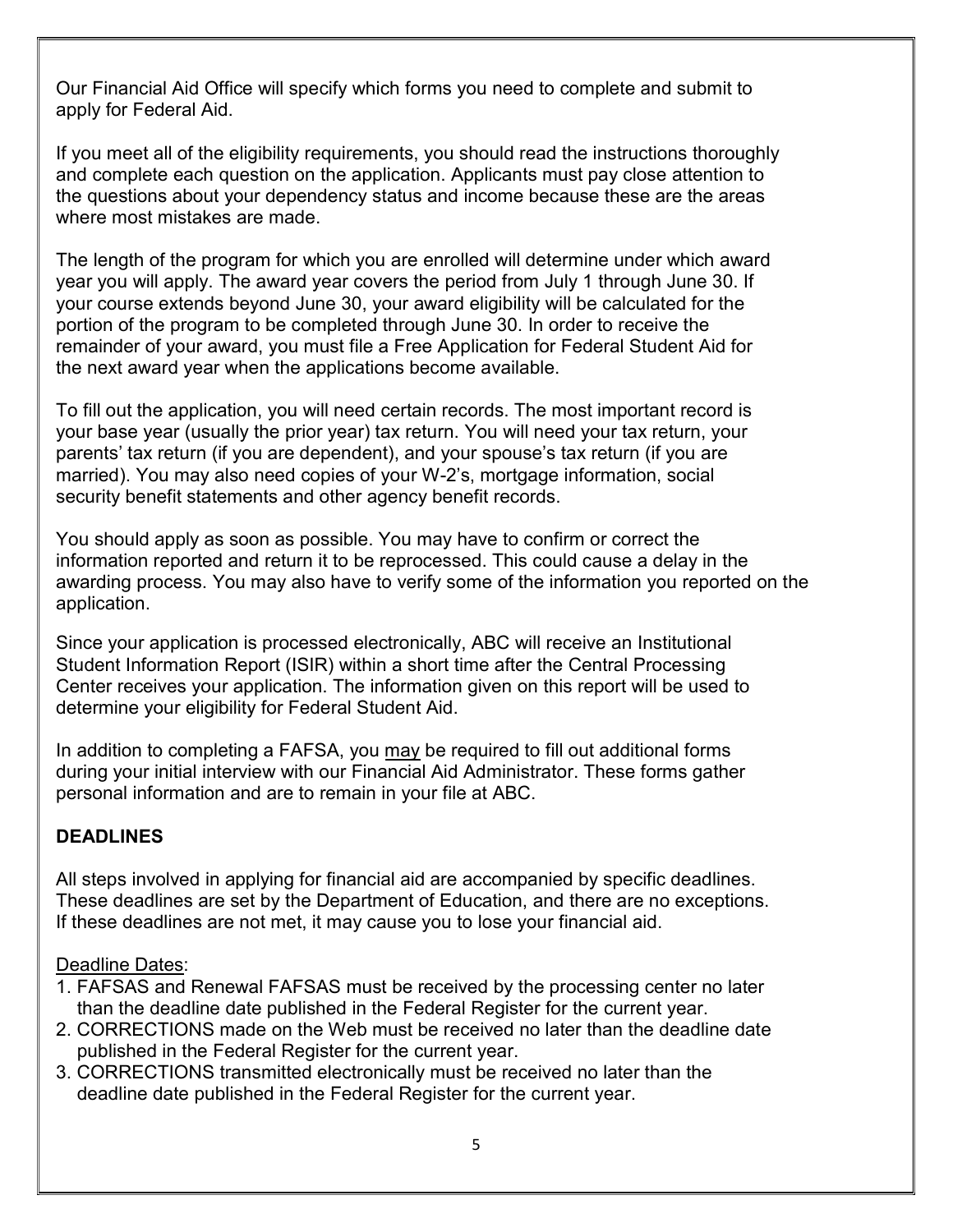# FEDERAL PELL GRANT DISBURSEMENT PROCEDURES:

When a check is prepared, our financial aid office must check the student's eligibility by:

- 1. Verifying that the Award Letter is signed and dated;
- 2. Verifying Enrollment status;
- 4. Verifying that you meet satisfactory progress conditions; and
- 5. Verifying that a signed statement of approval from you is in the file if the Federal Pell Grant payments are applied to any charges other than tuition and fees such as books, supplies, kits, tools, etc.

#### FORMS TO BE COMPLETED FOR YOUR FILE

The following forms are completed during the financial aid interview to document that you met the general eligibility requirements for Federal financial aid:

Credit Pell Payments toward expenses:

You will sign a statement that you "do" or "do not" authorize the school to credit your Pell Grant payments toward ABC's charges incurred in addition to the tuition and fees.

These ABC charges include but are not limited to books, supplies, kit, and/or tools to complete your program.

In the event you overpay ABC and are not still in attendance, the overpayment shall be returned in accordance with Federal requirements. (See Title IV Credit Balances).

#### Permanent Resident Documentation:

If you are not a U.S. citizen, and do not receive primary confirmation on the ISIR, our FAA must make photocopies of the original INS documents which demonstrate your permanent residence. You will then complete Form G845 and send to INS for secondary confirmation before aid can be disbursed. For students under the Family Unity Program, two I-797's must be presented to our financial aid office to check further for eligibility.

# OTHER SOURCES OF FINANCIAL AID

Besides Federal and state programs, you may be eligible for other programs which provide assistance for educational costs. These benefits, like grants, do not have to be repaid.

The Post 911 GI Bill (Active Duty)-A program of education benefits for students who entered active duty for the first time after June 30, 1985 and served continuously on active duty for three years. (Students with only two years of active duty also may be eligible under certain conditions.) Students also must have their military pay reduced by \$100 a month for the first twelve months of active duty and must obtain a high school diploma or equivalency certificate before the period of active duty ends.

Students may qualify for benefits from the Survivors' and Dependents' Educational Assistance Program if they are spouses or children of: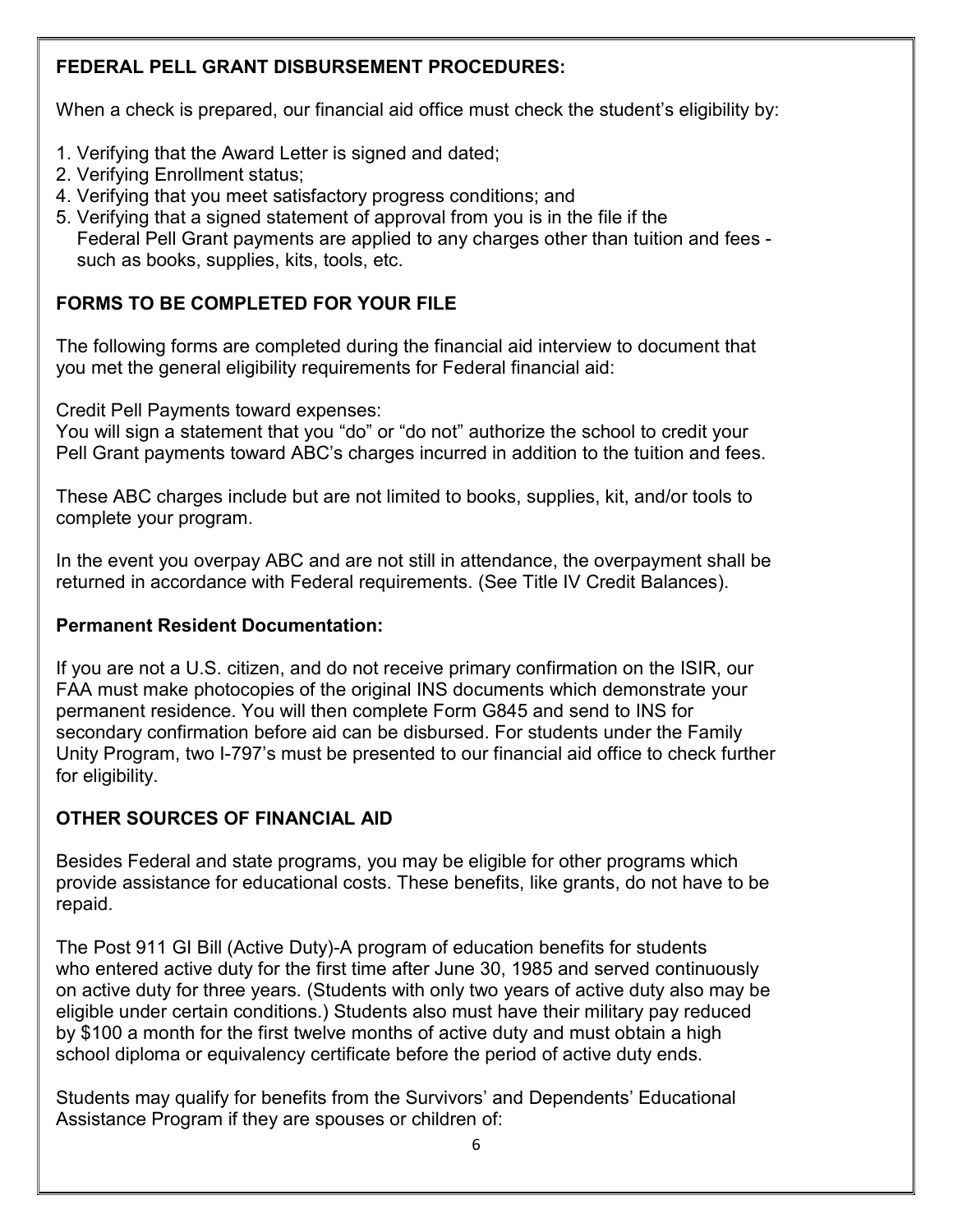- 1. Veterans who died or are permanently and totally disabled as the result of a service-connected disability arising from active service in the armed forces
- 2. Veterans who died from any cause while rated permanently and totally disabled from the service-connected disability;
- 3. Service persons missing in action or captured in the line of duty by a hostile force; or
- 4. 4. Service persons forcibly detained or interned in the line of duty by a foreign government or power.

Benefits may be awarded to pursue associate, bachelors, or graduate degrees in VA approved programs. Courses leading to a certificate or diploma from a business,

technical, or vocational school may also be taken. For further information on veteran's benefits, students should contact the nearest Veterans Affairs regional office.

#### Vocational Rehabilitation

The Division of Vocational Rehabilitation provides services and financial assistance for education to students with certain disabilities. Further information can be obtained from the Division of Vocational Rehabilitation, or Rehabilitative Services, or Vocational Rehabilitative Services.

# LEAVE OF ABSENCE (LOA) POLICY AND PROCEDURE

A written request for a leave of absence (LOA) will be considered on an individual basis for personal or medical reasons (illness, bereavement, religious duty, and extenuating personal circumstances). A LOA cannot exceed 180 days. More than one leave of absence can be granted in a 12-month period as long as they do not exceed the 180 days. Proper documentation is required and must be approved before the leave begins.

The Director will provide counseling to the student on the consequences that can occur with Title IV funds, extended graduation date, course interruption etc. prior to approving LOA.

Requesting a Leave of Absence Procedure Student Procedure:

- Discuss your request for leave with the CEO or available Administration. Determine what type of leave applies to your situation.
- Complete appropriate paperwork requiring your personal information, if needed.
- Submit all completed paperwork to administration.
- If your leave is for your own medical condition, you will be required to provide a doctor's release to return to school.

Procedures for Processing a Leave of Absence:

- Once student notifies the school of their need of a LOA, the CEO or available Administration will determine what type of leave applies to the student's situation.
- The administrative office will confirm that a student has enough hours to approve an additional LOA for a student that was previously on a LOA.
- The CEO or available Administration will counsel the student on the consequences that occur with Title IV funds, extended graduation date, course interruption etc.
- An approved LOA is posted by the administrative office in the school's Premier Software
- Any students on LOA will be kept tracked by the administrative office on a weekly basis.
- The administrative office contacts the student as a reminder before the date of return date established by the student's documentation.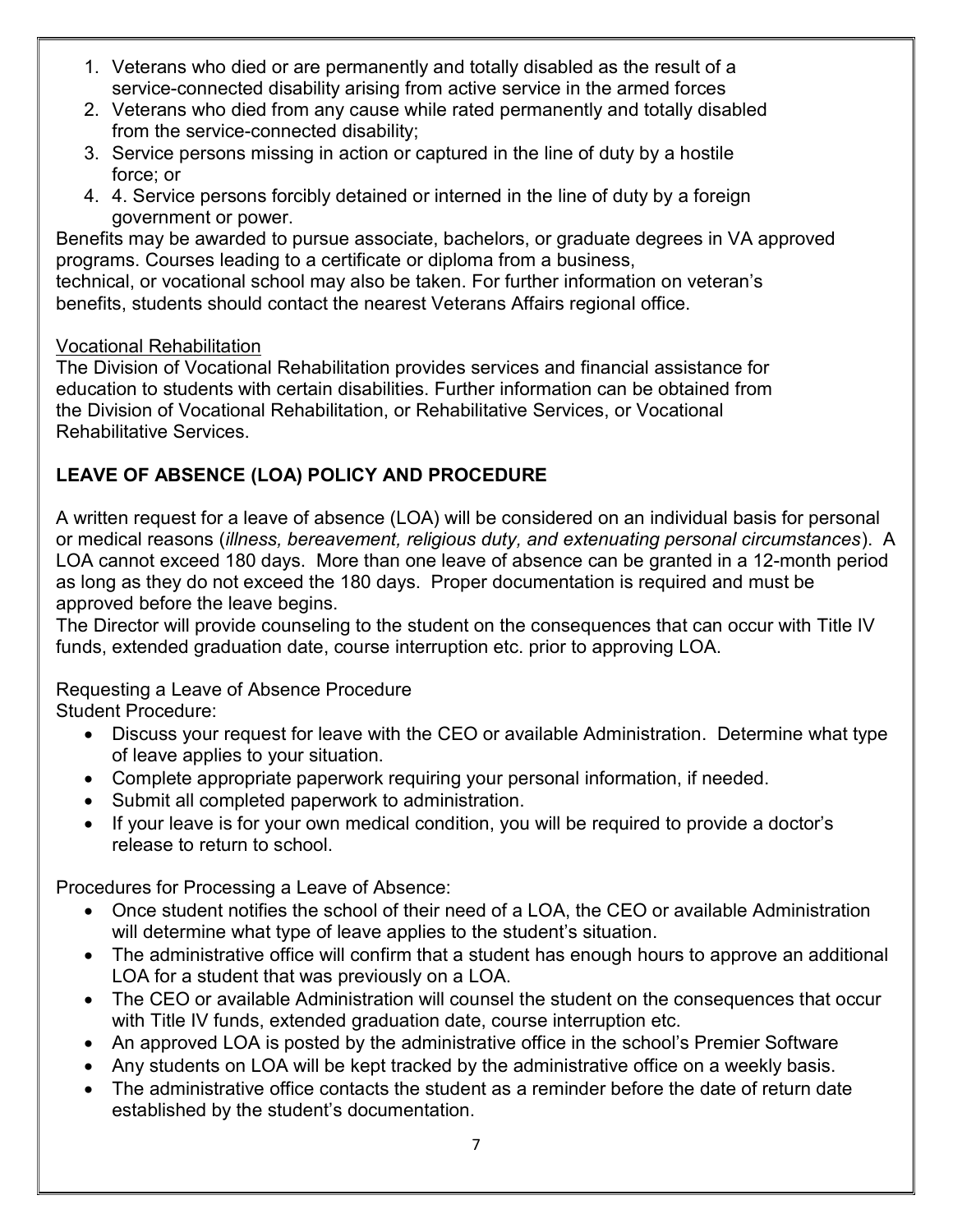Returning from a Leave of Absence Student Procedure:

- Notify the Advanced Barber College of impending date of return to school.
- Bring documentation (doctor's note, rehabilitation completion letter, etc.) regarding your approved LOA to the CEO or available Administration on your first day back to school.

Procedures for Processing a Return from Leave of Absence:

- The administrative office will submit LOA end date of Premier Software and on National Student Loan Data System (NSLDS).
- Upon re-entering final LOA counseling is again provided by the CEO or available Administration.

#### SATISFACTORY ACADEMIC PROGRESS

(THE FOLLOWING POLICIES WILL BE APPLIED TO ALL STUDENTS.)

In order to be making satisfactory academic progress toward a diploma or certificate, you must maintain specified grade averages and proceed through the program at a pace leading to completion in a specified time frame (One and one-half times the length of the program). The satisfactory academic progress (SAP) policy applies to all students enrolled in Council of Occupation and Texas Department of Licensure and Requirement approved program whether receiving Federal Title IV, HEA funds.

The Barber Program (1500 clock hours and 50 weeks), Barber Instructor Program (750 clock hours and 37 weeks), and Manicure Program (600 clock hours and 20 weeks).

Satisfactory Progress in attendance and academic work is a requirement. Academic work is evaluated on a cumulative basis. Students must maintain SAP to continue eligibility for Title IV funding.

To determine SAP, all students are evaluated in academics and attendance at the evaluation points listed below. Students are advised of their academic and attendance status via a progress report.

#### Measurement Standards

To be considered eligible for the financial aid programs named below, a student must be meeting all of the following conditions:

#### Qualitative – GPA

Students must maintain a grade point average (GPA) of at least 70% at each payment period as well as a cumulative GPA of 70 % or higher.

#### Quantitative – Pace of Progress

Students must successfully complete at least 67% of the cumulative attempted clock each payment period to meet satisfactory academic progress standards and to stay on pace with the Maximum Time Frame requirements

Satisfactory progress will be measured in clock hours and at the point when the student successfully completes the scheduled clock hours for that payment period. A student's training may be interrupted for unsatisfactory progress under the following conditions: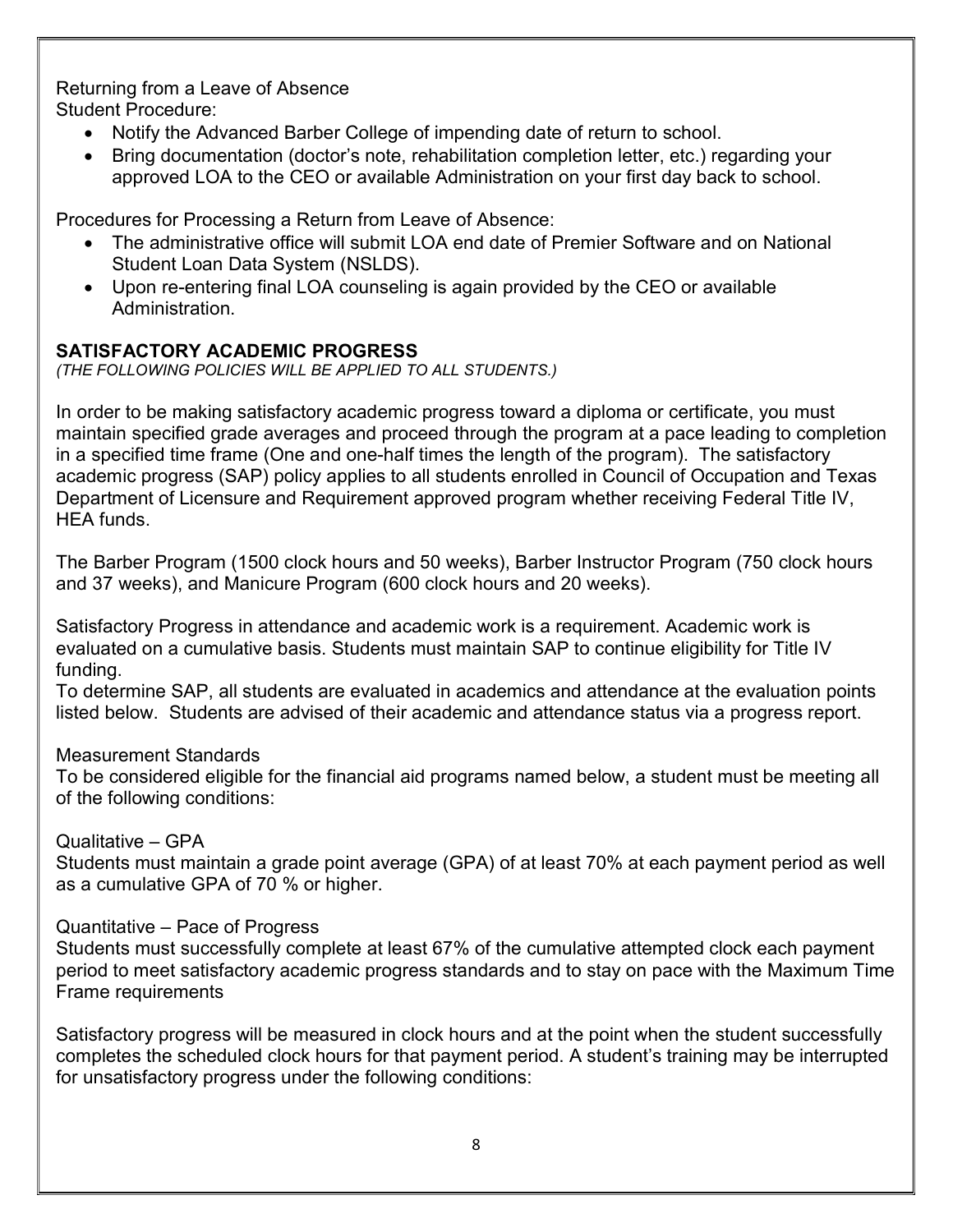Student is making poor or failing grades. Absent for more than 10 consecutive class days. Advancement and progress in the course are not acceptable Student does not have the ability to make satisfactory progress in the work.

All students must attend 90% of their scheduled hours per month in order to be considered on progress to making satisfactory progress and on pace to complete the course within the maximum time frame of 150% of the length of the course.

Students who do not attend 90% of their scheduled hours during a month are required to meet with the CEO or Financial Aid Director to discuss their overall satisfactory academic progress status, the consequences of not meeting satisfactory academic progress, as well as the requirements for making up missed hours.

Students may miss up to 10% of required hours, based on academic year each pay period without making up hours. Any time over 10% per pay period must be made up to stay on track to meet hours and weeks required to move into the next pay period.

#### DETERMINATION OF PROGRESS

Frequent evaluations will help determine if the student is on track to meet the minimum requirements for SAP by the next payment period. The frequency of evaluations ensures that students have ample opportunity to meet both the attendance and academic progress requirements and if not then allow those students to receive guidance in time to correct their attendance or academic progress. At minimum the student will receive a progress evaluation monthly when they sign their reconciled hours.

Students meeting the minimum requirements for academics and attendance at the end of each evaluation period (end of payment period) will be considered making SAP until the next scheduled evaluation. Students will receive a hard-copy of their SAP determination at the time of each of the evaluations.

Student's hours are submitted to TDLR every month and we use the Premier program software. The program shows that the student is to complete 62.5 hours per month and calculates the percentage of hours completed toward the maximum time frame each month.

#### REQUIRED GRADE AVERAGES

You must achieve a 70% grade average throughout the entire program.

Program: Registered Barber Program Length: 1500 clock hours, 50 weeks, 30 hours/week Maximum Time Frame: One and one-half times the length of the course (75 weeks) (2238 hours)

# REQUIRED COMPLETION RATE

In addition to the grade averages listed above, you must also be progressing toward successful completion of the program within the maximum time frame, 75 weeks, at the following rate:

| After this number of weeks | 45 |  |
|----------------------------|----|--|
|                            |    |  |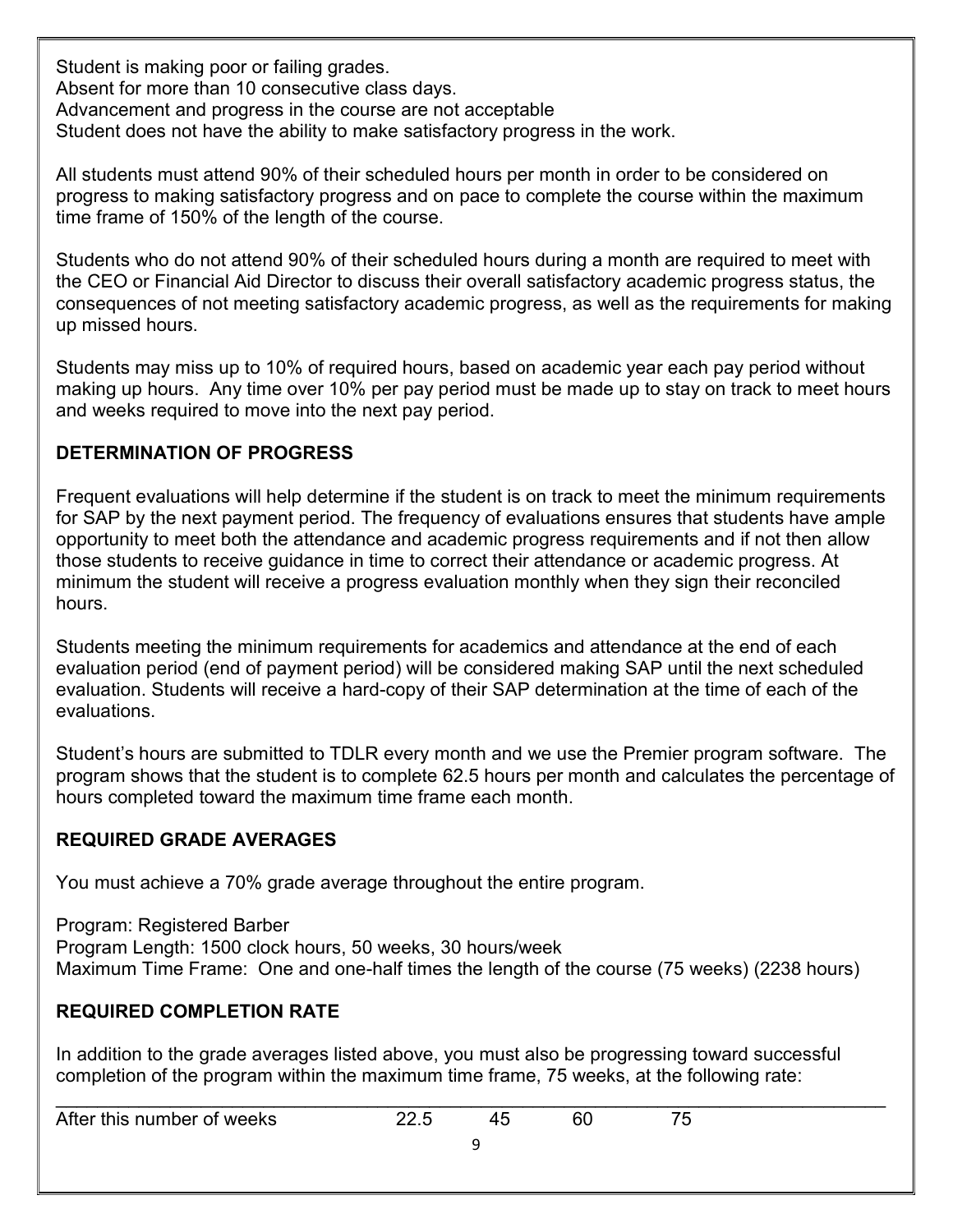| You must have completed at least |     |     |      |      |
|----------------------------------|-----|-----|------|------|
| this number of clock hours       | 450 | 900 | 1200 | 1500 |
|                                  |     |     |      |      |

#### REQUIRED GRADE AVERAGES:

You must achieve a 70% grade average throughout the entire program.

Program: Barber Instructor Program Length: 750 clock hours, 37 weeks, 30 hours/week Maximum Time Frame: One and one-half times the length of the course (55.5 weeks)

#### REQUIRED COMPLETION RATES:

In Addition to the grade averages listed above, you must also be progressing toward successful completion of the program within the maximum time frame, 37 weeks, at the following rate:

| After this number of weeks                                     | 15  | 30  |     |
|----------------------------------------------------------------|-----|-----|-----|
| You must have completed at least<br>this number of clock hours | 300 | 600 | 750 |

#### REQUIRED GRADE AVERAGES:

You must achieve a 70% grade average throughout the entire program.

Program: Manicure Program Length: 600 clock hours, 20 weeks, 30 hours/week Maximum Time Frame: One and on-half times the length of the course (30 weeks)

#### REQUIRED COMPLETION RATES:

In addition to the grade averages listed above, you must also be progressing toward successful completion of the program within the maximum time frame, 30 weeks, at the following rate:

| After this number of weeks                                     |                                                       | 15    | 30  |  |  |  |  |
|----------------------------------------------------------------|-------------------------------------------------------|-------|-----|--|--|--|--|
| You must have completed at least<br>this number of clock hours |                                                       | 300   | 600 |  |  |  |  |
| Maximum Time Frame 150% process)                               |                                                       |       |     |  |  |  |  |
| Course                                                         | <b>Maximum Time Allowed</b><br><b>Scheduled Hours</b> | Weeks |     |  |  |  |  |
| <b>Barber Course</b>                                           | 2238                                                  | 75    |     |  |  |  |  |
| <b>Barber Instructor Course</b>                                | 1125                                                  | 55.5  |     |  |  |  |  |
| <b>Manicure Course</b>                                         | 900                                                   | 30    |     |  |  |  |  |
|                                                                |                                                       | 10    |     |  |  |  |  |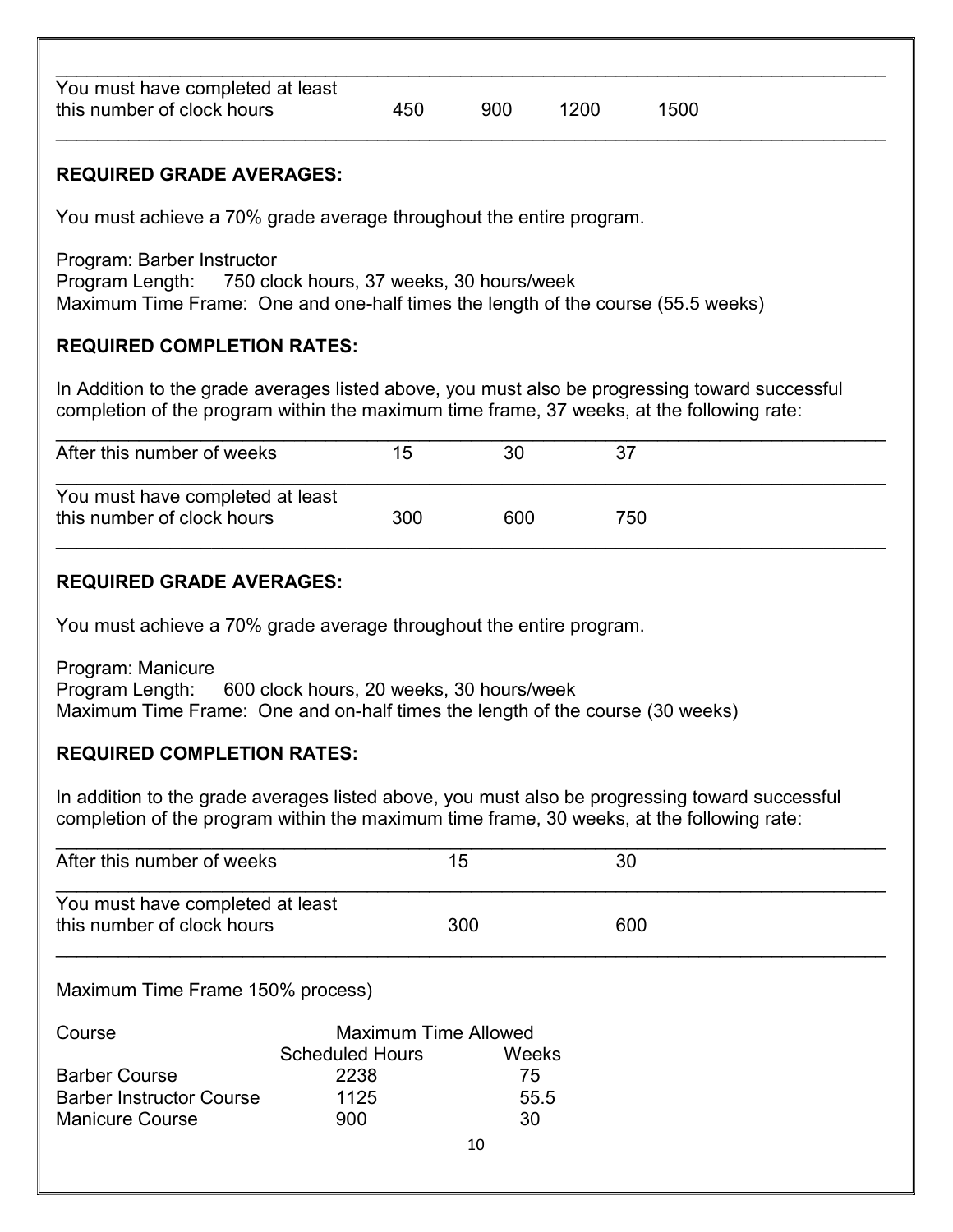Treatment of Incompletes, Withdrawals, Repeats and Remedial

The following grades received from the course taken will not be considered as successful completion:

 "F" Grades, "W" Withdrawal, "I" Incomplete, "X" Unofficial withdrawal.

The following conditions must be met for incomplete work, withdrawal from the program, repeating a subject, and remedial work:

If you have an "incomplete", you will be given two weeks in the following evaluation period to make up work not completed during the prior evaluation period, in addition to the regular work for the current evaluation period. Your financial aid will not be affected if the incomplete is corrected as stated. If the incomplete is not corrected as stated, you will be placed on Financial Aid Warning at the end of the evaluation period.

If you wish to change programs, you must get approval from the Advanced Barber College CEO. ABC will determine the amount of credit that will be given for the previous completed (if any). Your financial aid will be recalculated, and a determination will be made to either increase or decrease the eligibility depending on the type of course change

All remedial work must meet the same standards set for other course work; and, must be satisfactorily completed before graduation. You will not be given credit for remedial work, and will be ineligible for financial aid until the remedial work is completed

You will be given to a "W" if you withdraw before the end of a particular unit. Refund calculations will be performed according to the stated refund policies. An "I" will be given to you if you miss three or more days in any week. Progress records will be provided at the end of each evaluation period. (See "incompletes" in Item No. 1, and the following Financial Aid Warning section.)

#### HEA FINANCIAL AID WARINING,

Students who fail to meet minimum requirements (67% cumulative attendance and a C or 70% GPA) for attendance and academic progress at the end of a payment period will be placed on a Title IV, HEA Financial Aid Warning the first time. Any student on Title IV, HEA Financial Aid Warning may continue to receive assistance under the Title IV, HEA programs for one payment period only.

At the end of that payment period if the student has met the minimum grade and attendance requirement the student is considered to be meeting SAP.

If the student is not meeting SAP at the end of the Financial Aid Warning Period; there will be a loss of Title IV, HEA eligibility; with the right to appeal. The student will be placed on a Title IV, HEA Academic Development Status, with a loss of Title IV, HEA funding and will be required to meet specific criteria of an improvement plan to assist them in regaining SAP and Title IV, HEA eligibility.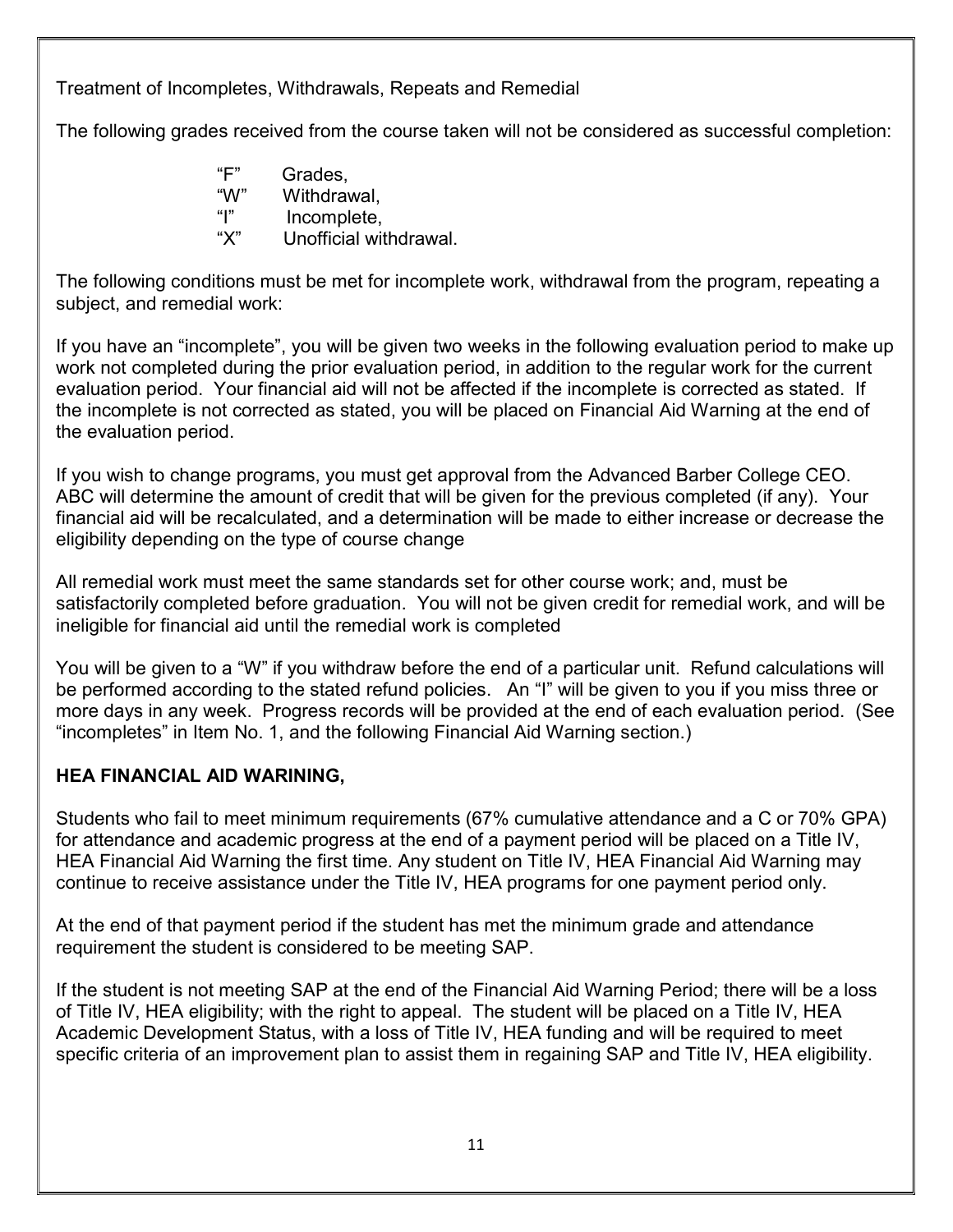During this period the students will not be eligible to receive Title IV, HEA funds but he/she may continue on a cash pay basis with an approved payment plan. Arrangements for payment must be approved within 10 school days of notification of development status.

# APPEALS PROCEDURES

A student who losses their financial aid eligibility due to not making SAP at the end of a financial aid warning has the right to file an appeal regarding their SAP Evaluations.

A student, who wished to appeal Academic Development Status and loss of Title IV, HEA eligibility, must submit a written request to the CEO within five (5) business days of being notified that they are in a non-satisfactory progress status.

The student must describe any unusual circumstance(s) that the student believes deserve special consideration. The basis on which a student may file an appeal: death of a relative, an injury, or illness of the student or other special circumstance. The student must provide a written statement and information as to why they did not make SAP and what has changed that will allow them to make SAP by the next evaluation point.

Once the CEO receives the appeal, they will evaluate the appeal and provide a decision within five (5) business days. The CEO will notify the student in writing of the decision and all decisions are final.

If the student wins the appeal they will then be placed on Financial Aid Probation, which is a status assigned by the Federal regulations to a student who fails to make SAP, who has appealed and has had their Title IV, HEA eligibility for aid reinstated for one payment period only.

# TITLE IV, HEA FINANCIAL AID PROBATION

Any student that prevails upon the appeal process shall be placed on Title IV, HEA Financial Aid probation and will be eligible to receive Title IV, HEA during this period. A student placed on Title IV, HEA Financial Aid Probation may receive Title IV, HEA program funds for one payment period only. While on Title IV, HEA Financial Aid Probation, the student must meet the institutions SAP standards and may also need to complete an Academic Improvement Plan, which will be developed by the institution to assist the student in regaining their Title IV, HEA eligibility.

Those who are not making SAP at the end of the Title IV, HEA Financial Aid probation period will be ineligible to receive Title IV, HEA funds for the following payment periods, at which time a student must meet SAP prior to having eligibility reinstated at the next payment period. All students are expected to maintain a satisfactory grade level of 70% or above. If a student's average falls below 70%, that student will be placed on probation for thirty (30) days. If during that time the student's average grade has not improved to the required level, that student will be suspended for thirty (30) days. Re-enrollment will be at the discretion of the school director. Progress Reports of attendance and GPA will be issued every month to all students

#### RETURN of TITLE IV FUND POLICY

Return of Title IV Funds & Course Cancellation Return of Title IV, Higher Education Act (HEA) Policy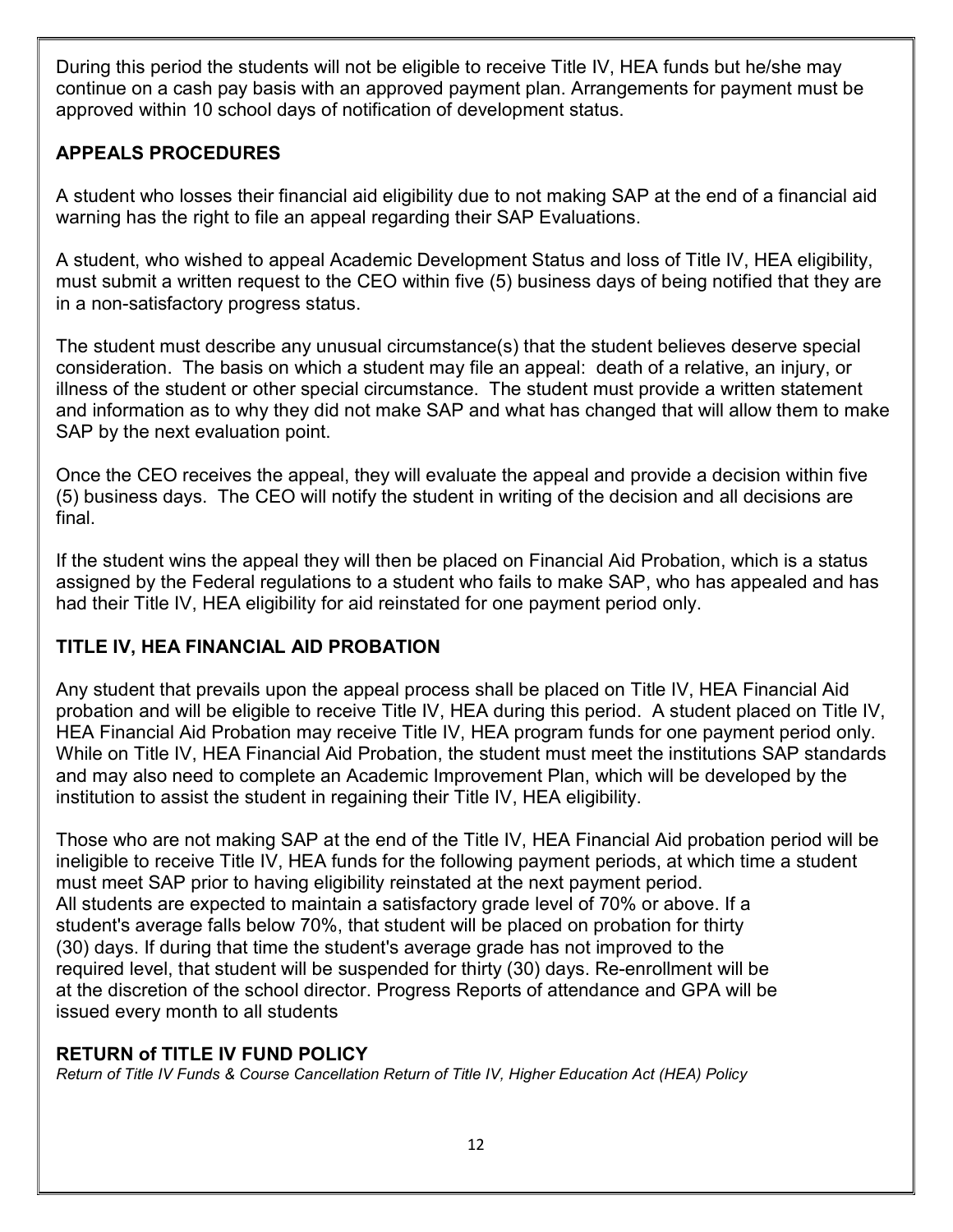When a student applies for financial aid, the student agrees that financial aid funds will be used for educational purposes only. Therefore, if a student withdraws before completing their program, a portion of the funds received may have to be returned. Advanced Barber College (ABC) will calculate the amount of financial aid to be returned to the Title IV, HEA programs according to the policies listed below.

Return of Title IV (R2T4) Policy This policy applies to students who officially withdraw, unofficially withdraw, fail to return from a leave of absence, or are dismissed from enrollment at Advanced Barber College. The Federal Return of Aid Policy is mandated by the U.S. Department of Education.

The amount of Title IV (federal) aid earned is based on the amount of time a student spent in academic attendance and the total aid received; it has no relationship to student's incurred institutional charges. Because these requirements deal only with Title IV, HEA funds, the order of return of unearned funds do not include funds from sources other than the Title IV, HEA programs.

Title IV, HEA funds are awarded to the student under the assumption that he/she will attend school for the entire period for which the aid is awarded. When a student withdraws, he/she may no longer be eligible for the full amount of Title IV, HEA funds that were originally scheduled to be received. Therefore, the amount of Federal funds earned must be determined. If the amount disbursed is greater than the amount earned, unearned funds must be returned.

#### TIMELINE FOR RETURNING TITLE IV FUNDS

Advanced Barber College will return any unearned Title IV funds it is responsible for returning within 45 calendar days of the date ABC determined the student withdrew and offer any post-withdrawal disbursement of funds within 30 calendar days of that date.

#### When a Student is considered a Withdraw:

The student is considered to have withdrawn from the program when the student does not complete all of the clock hours and weeks of instructional time in the payment period or period of enrollment that the student was scheduled to complete.

- A. Official Withdrawal When the student gives formal notification of his/her intention to withdraw, the last date of attendance (LDA) is the date the school determined the student withdrew. For purposes of returning title IV funds, refunds will be made within 45 calendar days from the LDA.
- B. Unofficial Withdrawal when absences are treated as a withdrawal. In the case of unexplained consecutive absences, the school will determine withdrawal no later than 14 days after the students last date of academic attendance as determined by the school from attendance records. This date (day 14) is recorded as the date the school determined that the student withdrew. For purposes of returning Title IV funds, refunds will be made within 45 calendar days from the date the school determined the student withdrew. If the student provides notification to the school of his or her withdrawal prior to the date that the school normally would determine that the student withdrew, the date of determination is the date of the student's notification.
- C. Expelled Student The student that is expelled by the school is considered to have not completed all the clock hours and weeks of instruction time in the payment period or period of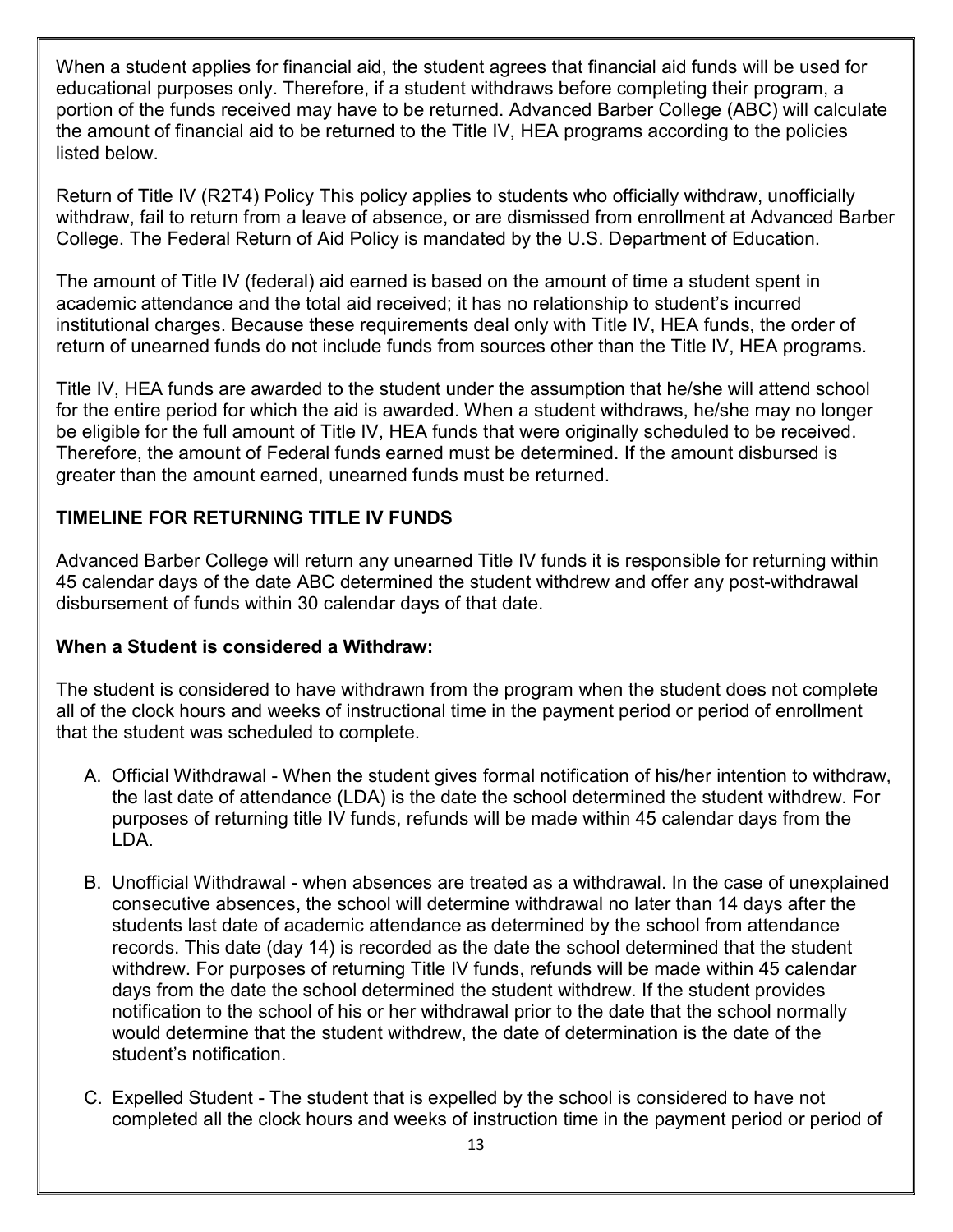enrollment that the student was scheduled to complete. The LDA is the date the school will use to determine termination. For purposes of returning title IV funds, refunds will be made within 45 calendar days from the LDA.

#### Determining Aid Earned

To determine the amount of aid you earned up to the time of withdrawal, ABC will calculate the percent of scheduled hours earned in the payment period. The resulting percentage is then used, along with your institutional costs and total federal funds that you received (funds that were disbursed directly to your student account and possibly refunded to you) or that you were eligible to receive (disbursement owed) to determine the amount of aid that you are allowed to keep. In the case of a program that is measured in clock hours, the percentage of the payment period or period of enrollment completed is determined by dividing the total number of clock hours in the payment period or period of enrollment into the number of clock hours scheduled to be completed as of the student's withdrawal date. The scheduled clock hours used must be those established by the institution prior to the student's beginning class date for the payment period or period of enrollment and must be consistent with published materials describing the institution's programs, unless the schedule was modified prior to the student's withdrawal.

#### Withdrawal Before 60%

Point of the Program Advanced Barber College must perform a R2T4 calculation to determine the amount of earned aid up through the 60% point of scheduled hours earned in the payment period of enrollment. The College will use the U.S. Department of Education's prorate schedule to determine the amount of R2T4 funds the student has earned at the time of withdrawal.

#### Withdrawal After 60%

Point of the Program For a student who withdraws after the 60% point of scheduled hours earned in the payment period of enrollment, a student has earned 100% of the Title IV funds he or she was scheduled to receive during the period. Thus, there are no unearned funds. Advanced Barber College must still perform a R2T4 to determine the amount of aid that the student has earned and whether or not the student is eligible for a post withdrawal disbursement.

Payment Periods are defined according to the following hours: Payment Period 1 = 0 -450 hours, Payment Period 2 = 451 -900 hours, Payment Period  $3 = 901 - 1200$  hours, Payment Period 4 = 1201 -1500 hours

Order of Return In accordance with Federal regulations, when Title IV, HEA financial aid is involved, the calculated amount of the R2T4 funds is retracted in the following order:

- 1. Unsubsidized Direct Loan
- 2. Subsidized Direct Loan
- 3. Direct Plus Loan
- 4. Pell Grant

#### \*ABC only works with Pell Grant.

After the Return of Aid has been completed it may result in the student owing for tuition that was once awarded from Title IV Aid. In addition, the student may be required to refund monies back to the Title IV Program.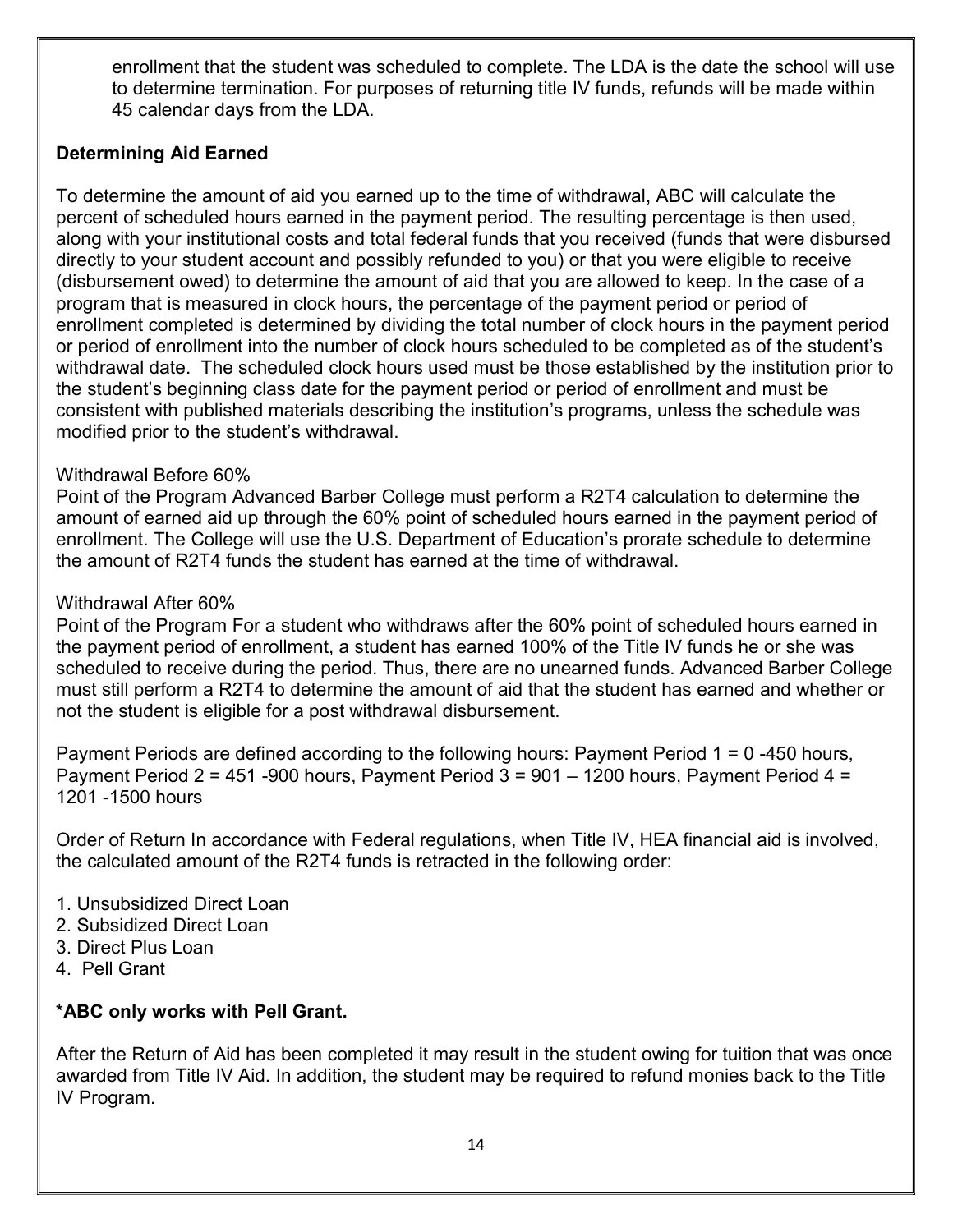#### Post-Withdrawal Disbursement

A student may be eligible for a post-withdrawal disbursement if, prior to withdrawing, the student earned more federal financial aid than was disbursed. If a student is eligible for a post-withdrawal disbursement for Title IV funds, it will be processed for the student and a refund will be issued within 10 days of the credit balance.

Advanced Barber College may automatically use all or a portion of the post-withdrawal disbursement of grant funds for tuition and fees. However, the college needs the student's permission to use the post-withdrawal grant disbursement for all other college charges. If the student does not give his/her permission, the student will be offered the funds. However, it may be in the student's best interest to allow the college to keep the funds to reduce the student's debt.

Additionally, accepting the disbursement of grant funds will reduce the remaining amount of grant funds available to the student should the student continue his/her education at a later time.

Return to Title IV Questions If you have questions regarding Title IV, HEA program funds after visiting with or emailing SFAS, you may call the Federal Student Aid Information Center at 1-800-4-fedaid (800-433-3243). TTY users may call 800- 730-8913.

For a printable worksheet for calculating federal refunds visit: http://www.ifap.ed.gov/aidworksheets/attachments/2010IASGClockHourR2T4Final.pdf

Information is also available at Student Aid on the Web www.studentaid.ed.gov.

#### COURSE CANCELLATION

Buyer's right to cancel: The student (or in the case of a student under legal age, his/her parent or guardian) has the right to cancel the initial enrollment agreement and demand his/her money back in writing until midnight of the fifth business day after the student has been enrolled; and if notice of the right to cancel is not given to any prospective student at the time of the enrollment agreement is signed, then the student has the right to cancel the agreement at any time and receive a full refund of all monies paid to date within ten days of cancellation. The official cancellation date or withdrawal will be determined by the post mark on written notices, or the date said information is delivered in person.

 a. An applicant not accepted by the Advanced Barber College shall be entitled to a refund of all monies paid.

b. If the school cancels or discontinues a course, the student shall be entitled to receive from the school such refund or partial refund of the tuition, fees, and other charges paid by the student or on behalf of the student as is provided under rules promulgated by the Department.

c. If the school is permanently closed and no longer offering instruction after a student is enrolled, the student shall be entitled to a pro-rata refund of tuition.

d. In case of illness or disabling accident, death in the immediate family, or other circumstances beyond the control of student, the school makes a settlement which is reasonable and fair to both.

e. A student must give formal notice of cancellation to the school. Advanced Barber College shall mail a written acknowledgement of a student's cancellation or withdrawal within 15 calendar days of the postmark date of notification.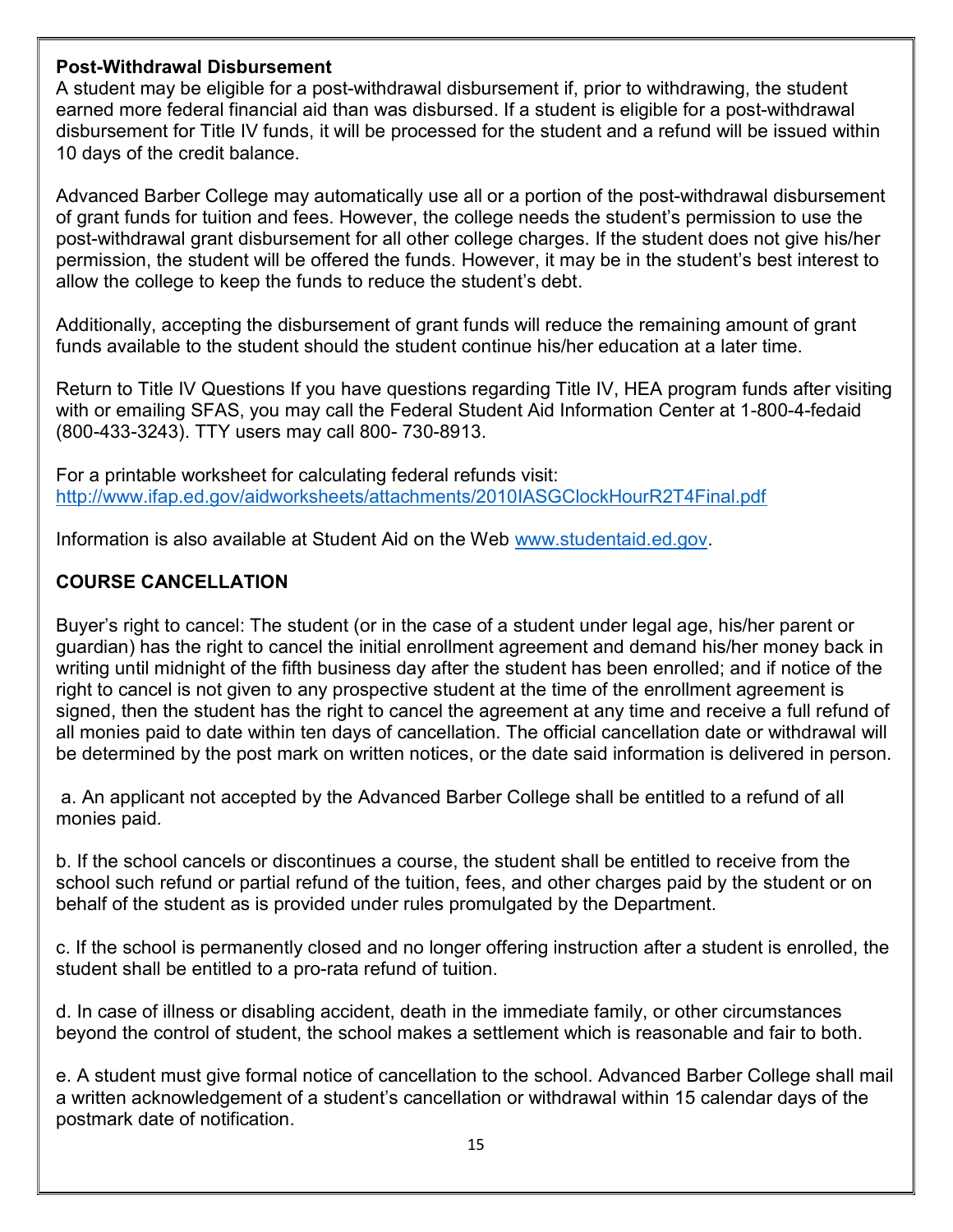f. Any monies due the applicant or student shall be refunded within 45 days of formal cancellation by the student, or within 45 days of the date of formal termination as determined by the institution which may occur according to the termination policy stated in the Advanced Barber College Catalog.

#### STATE REFUND POLICY (Which is also the Institutional Policy)

% of Time Completed to

| Total Time of Course in Clock Hours |     | % of Refund |
|-------------------------------------|-----|-------------|
| .01% -                              | 10% | 90%         |
| 10.01% -                            | 20% | 80%         |
| $20.01\%$ -                         | 25% | 75%         |
| $25.01\% - 50\%$                    |     | 50%         |
| 50.01% or over                      |     | $0\%$       |

#### DISTRIBUTION OF FUNDS:

1. If you are entitled to receive a refund, or a return of Title IV funds in accordance with the federal/state/institutional policies, the return of funds must be applied to the Federal Pell Grant Program.

#### Title IV Credit Balances:

If the student has a Title IV credit balance when s(he) drops, no funds are returned prior to performing the Return calculation, even if Advanced Barber College would otherwise be required to release them to the student.

The existing Title IV credit balance is included in the calculation as disbursed aid.

Advanced Barber College return policy is applied to determine if it creates a new or larger Title IV credit balance.

Any Title IV credit balance is allocated as follows:

- a. Is allocated first to repay any grant overpayment owed by the student as a result of the current withdrawal. Advanced Barber College returns this credit balance to the Title IV grant account within 14 days of the date the calculation is performed.
- b. Any credit balance from a prior period is not included in the Return calculation. However, any balance remaining from a prior period when the student drops is included as Title IV funds when the amount of the final Title IV credit balance is determined. Advanced Barber College uses the final credit balance first to satisfy any current student grant overpayment.
- c. Within 14 days of the date the Return calculation was made, the remaining Title IV credit balance are paid in one or more of the following ways:

Copies of the Return Policy and the Refund Policy are posted on the Bulletin Board in the break room.

# CAMPUS SECURITY POLICIES

All students are required to maintain civility throughout their tenure at Advanced Barber College. Any student conducting criminal activity is subject to immediate dismissal and may be prosecuted by the local Police Department. Any instances will be brought in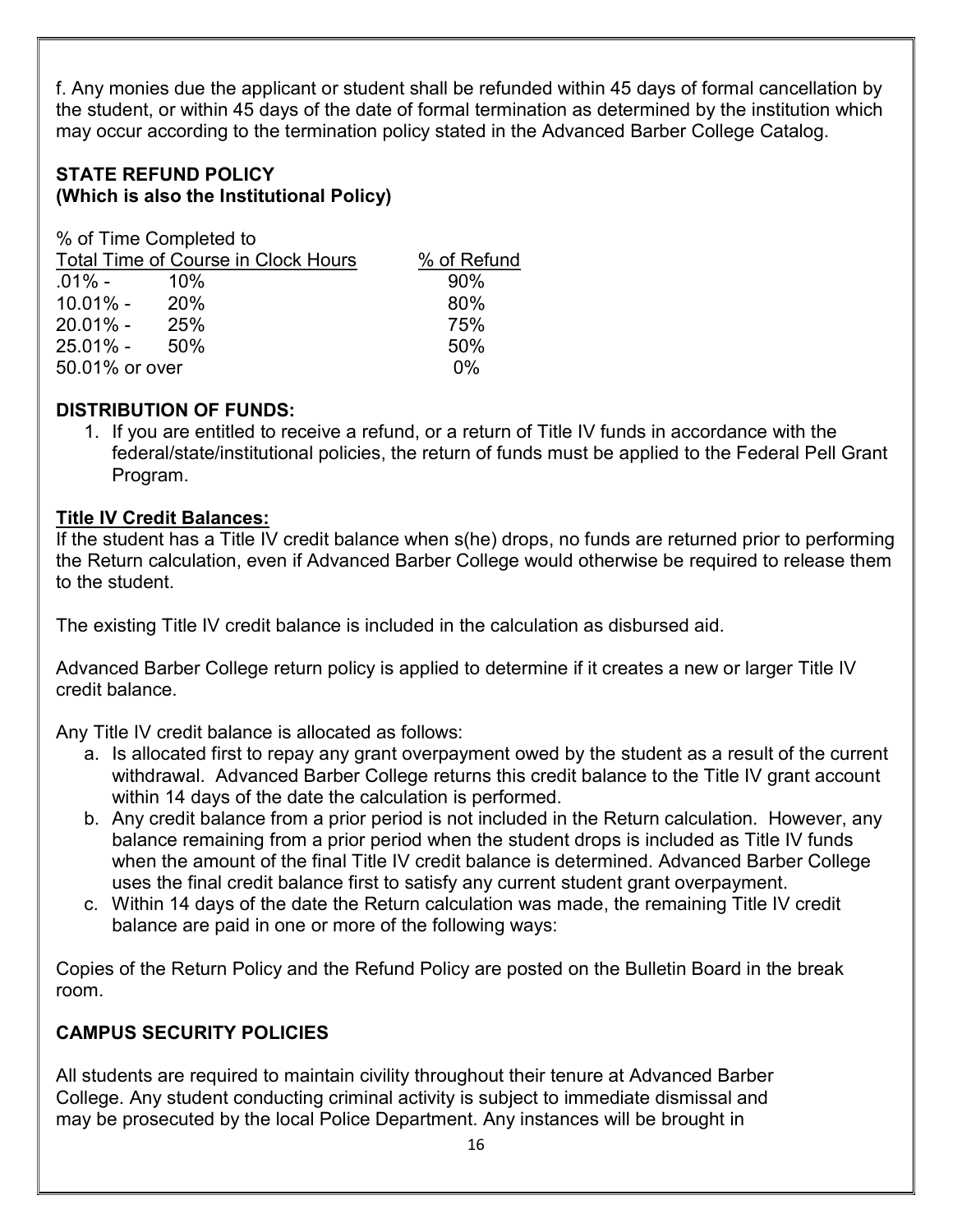front of the entire staff with the final decision to be made by the director. Advanced Barber College conducts an annual security report with the entire year's crime statistics which can be viewed by anyone as it is posted in student lounge.

The reporting of privileged information is limited. ABC is to withhold information when the release would jeopardize the investigation or the safety of an individual until the damage would no longer occur as a result of the release of information.

In the event that outside assistance (such as local Police, Sheriff's Department, Federal Officers, etc) should be called in, ABC will cooperate with the agencies and investigations to the best of their abilities and within the scope of school policies.

- 1. Certain areas of ABC'S facilities are not open to the public and are considered to be restricted. Individuals who wish to visit restricted areas or persons in such areas must first obtain permission through the administration office. Visitors to ABC'S class rooms or laboratories must check in with ABC'S Director.
- 2. ABC'S Administration has the authority to check all persons on the school property to determine their legitimate presence, and to:
	- a) Escort unauthorized persons to the proper office or off school property;
	- b) Report any suspicious activity or criminal activity to their supervisor;
	- c) Control the actions of persons violating company rules or local, State or Federal laws – so long as these actions by the Director do not in themselves violate any local, State or Federal laws;
	- d) Cooperate with local, State or Federal Law Officers should that become necessary.
- 3. Students and employees are given a copy of ABC'S Security Policies upon entrance. These policies are discussed and reviewed at staff meetings on a regular basis and during school safety meetings. Information is also provided for:
	- a) Several assault and rape awareness programs;
	- b) Procedures to follow when a sex offense occurs;
	- c) Disciplinary action procedures;
	- d) Locations for counseling opportunities for alcohol and drug abuse education and crime prevention education;
	- e) Policies on the use, possession and sale of alcoholic beverages and illegal drugs.
- 4. While on school property, students are encouraged to:
	- a) Travel in groups or pairs;
	- b) Stay or walk in well lighted areas;
	- c) Report suspicious activities or persons;
	- d) Lock vehicles and personal belongings;
	- e) Know where ABC'S Director can be reached at any time.
- 5. ABC prohibits the possession of weapons while on the school property or when involved in any school sponsored activity.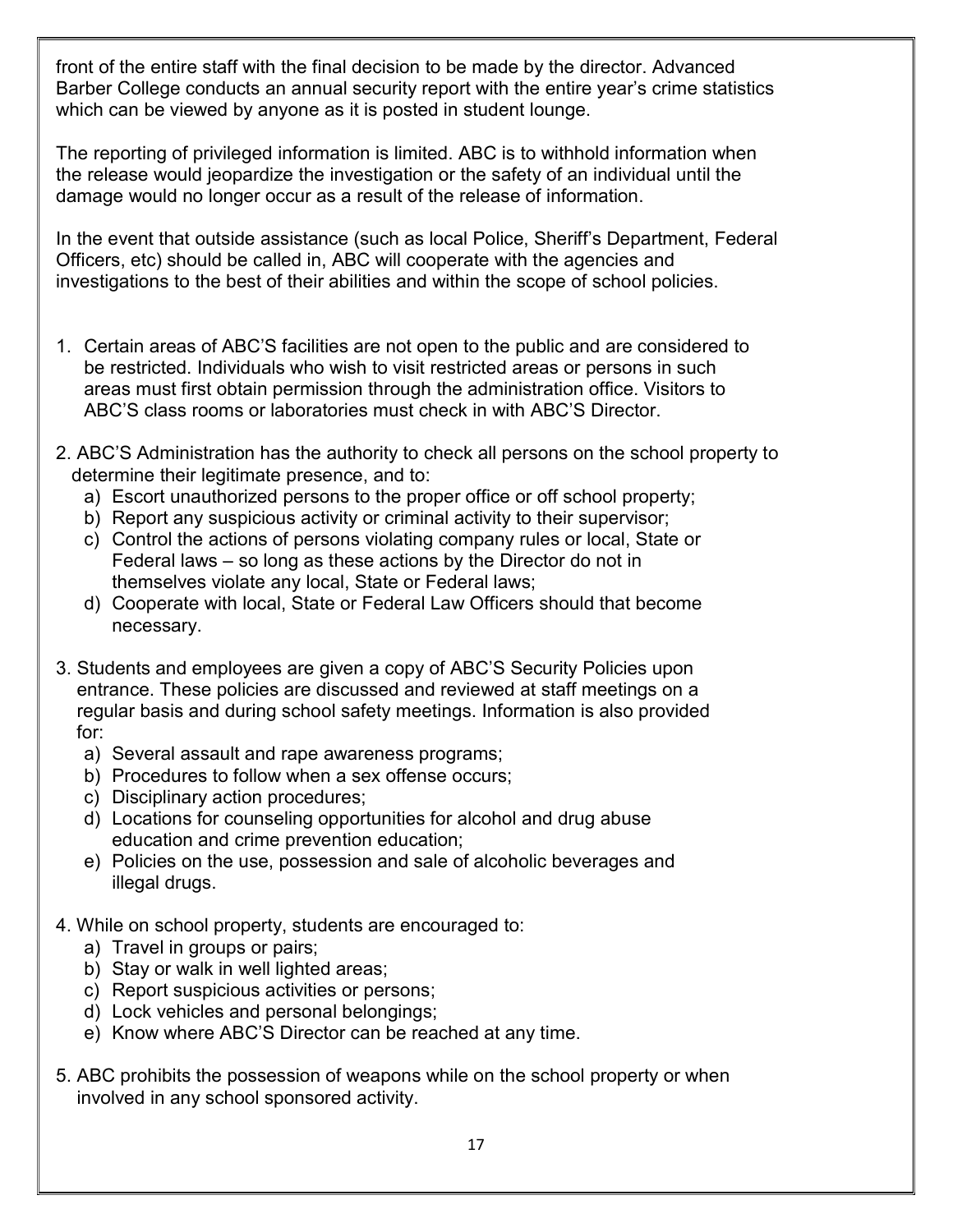# YOU HAVE THE RIGHT TO KNOW:

- 2. The names of the organizations which accredit and authorize ABC to operate.
- 3. Programs, the faculty, and the physical facilities at ABC.
- 4. The cost of attending ABC.
- 5. ABC's policy on refunds for students who drop prior to completion of the programs.
- 6. Financial aid available from federal, state, local, private, and institutional financial
- 7. aid programs.
- 8. The procedures and deadlines for submitting applications for each available
- 9. financial aid program.
- 10. The criteria used to select financial aid recipients;
- 11. How your financial need is determined this includes how costs for tuition and fees, books and supplies.
- 12. The type and amount of assistance in your financial aid package.
- 13. How and when you will be paid.
- 14. How ABC determines whether you are making satisfactory progress and what
- 15. happens if you are not.
- 16. ABC'S policy regarding your right to:
	- Review and inspect your education records;
	- Seek amendment of your educational record that you or your parent believes to be inaccurate, misleading, or otherwise in violation of your privacy rights;
	- Your consent, under certain conditions, for the disclosure of personally identifiable information contained in your educational records; and
	- File a complaint with the Department of Education concerning alleged failures by ABC to comply with statutory and regulatory student and family privacy rights.

# STUDENT RESPONSIBILITIES:

- 1. You must complete all application forms accurately and submit them on time to the right place.
- 2. You must provide correct information.
- 3. You must provide all additional documentation, verifications, corrections and/or other information requested by either the student financial aid officer or the agency to which you submitted your application.
- 4. You are responsible for reading and understanding all forms that you are asked to sign and for retaining your copies.
- 5. You must accept responsibility for all agreements that you sign.
- 6. You must be aware of and comply with the deadlines for application or reapplication for student financial aid.
- 7. You should be aware of your school's refund policies and procedures.
- 8. You are responsible for reporting name and address changes directly to the financial aid office.
- 9. You are responsible to bring or send the (SAR) to our Financial Aid Office in time to complete the verification process.
- 10. You are responsible to bring or send any supporting documentation that is necessary to verify information in time to complete the verification process; and you will be responsible to pay any overpayment that is discovered during verification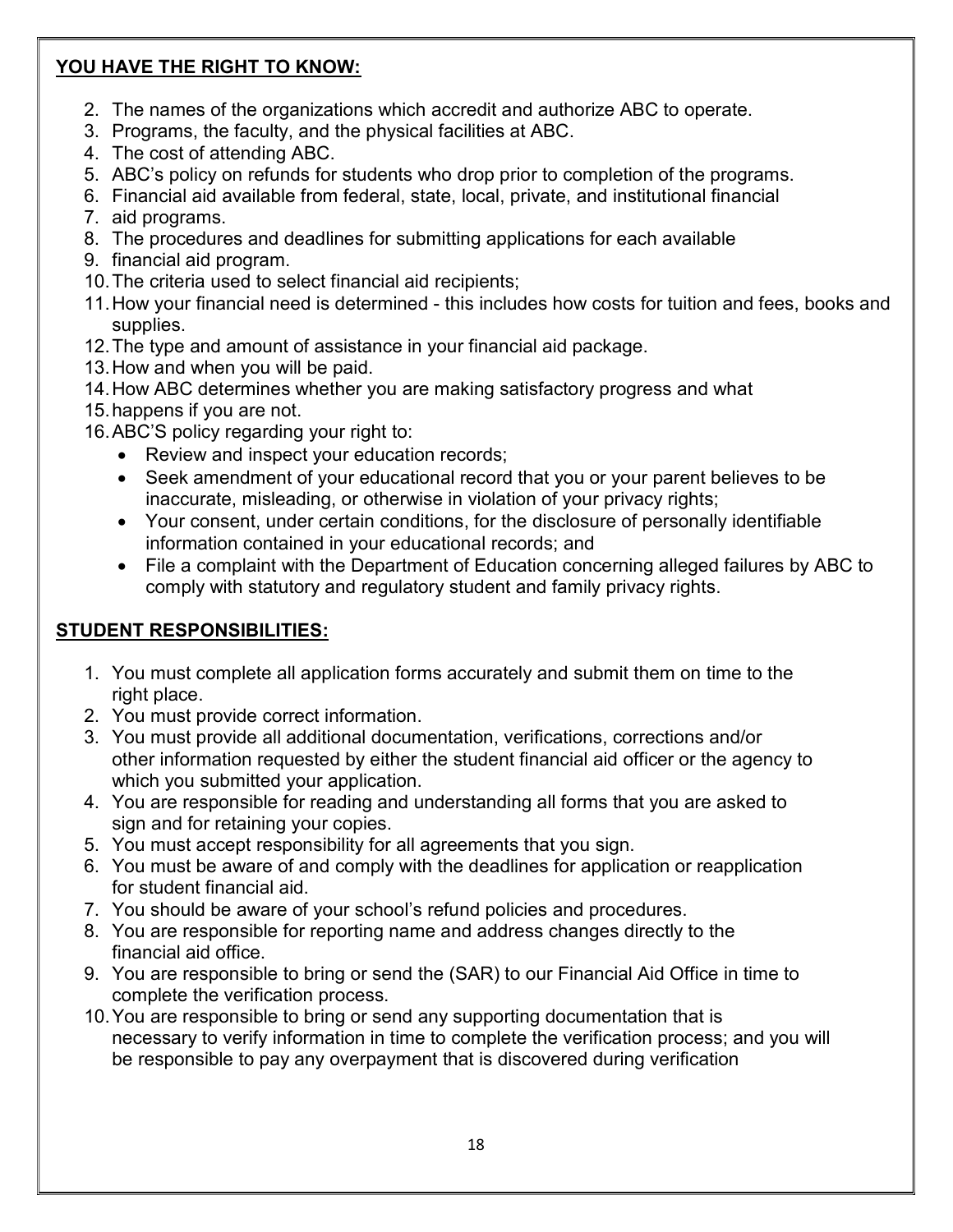# RIGHTS AND RESPONSIBILITIES OF STUDENTS WITH DISABILITIES:

# Students with Disabilities at ABC have the right to:

- Equal access to programs, activities and services of the College;
- Reasonable accommodations, academic adjustments, and/or auxiliary aids and services;
- Appropriate confidentiality of all information concerning their disability except as disclosures are required or permitted by law;
- Information, reasonably available in accessible formats.

# Students with Disabilities at ABC have the responsibility to:

- Meet the College's qualifications and maintain essential technical, academic and institutional standards;
- Inform the College when a known disability makes an accommodation necessary to perform successfully in a particular course or program;
- Provide appropriate professional documentation that indicates how the disability limits participation in programs, activities and services of the College;
- Follow specified procedure for obtaining reasonable accommodation, academic adjustments, and/or auxiliary aids and service.

# RIGHTS AND RESPONSIBILITIES OF ABC:

#### ABC has the responsibility to:

- Provide information to students with disabilities and assure its availability in accessible formats upon request;
- Ensure that programs, activities and services of the College, when viewed in their entirety are available and usable in the most integrated and appropriate settings;
- Work with students who request accommodations to identify the most feasible and effective accommodation for each student's needs within the context of the essential elements of the course or program in question;
- Provide reasonable and appropriate accommodations, academic adjustments, and/or auxiliary aids for students with disabilities upon a timely request from the student;
- Maintain appropriate confidentiality of records and communication except where permitted by law.

# ABC has the right to:

- Maintain the College's academic standards;
- Request and receive appropriate professional documentation that supports requests for accommodation, academic adjustments, and/or auxiliary aide and service;
- Suggest the most cost-effective accommodations, academic adjustments, and/or auxiliary aids and services which are responsive to a particular situation;
- Defer action on a request for accommodation until completed documentation supporting the existence of the claimed disability and appropriateness of the requested accommodation is provided;
- Decline to provide an accommodation when to agree would require a waiver or alteration of an essential element of a course or program; provided that no such decision shall be valid until the essential element in question has been identified and its academic or programmatic importance confirmed by an appropriate administrative decision maker;
- Refuse to provide an accommodation, adjustment, and/or auxiliary aid and service, the provision of which would impose an undue financial burden on the institution.